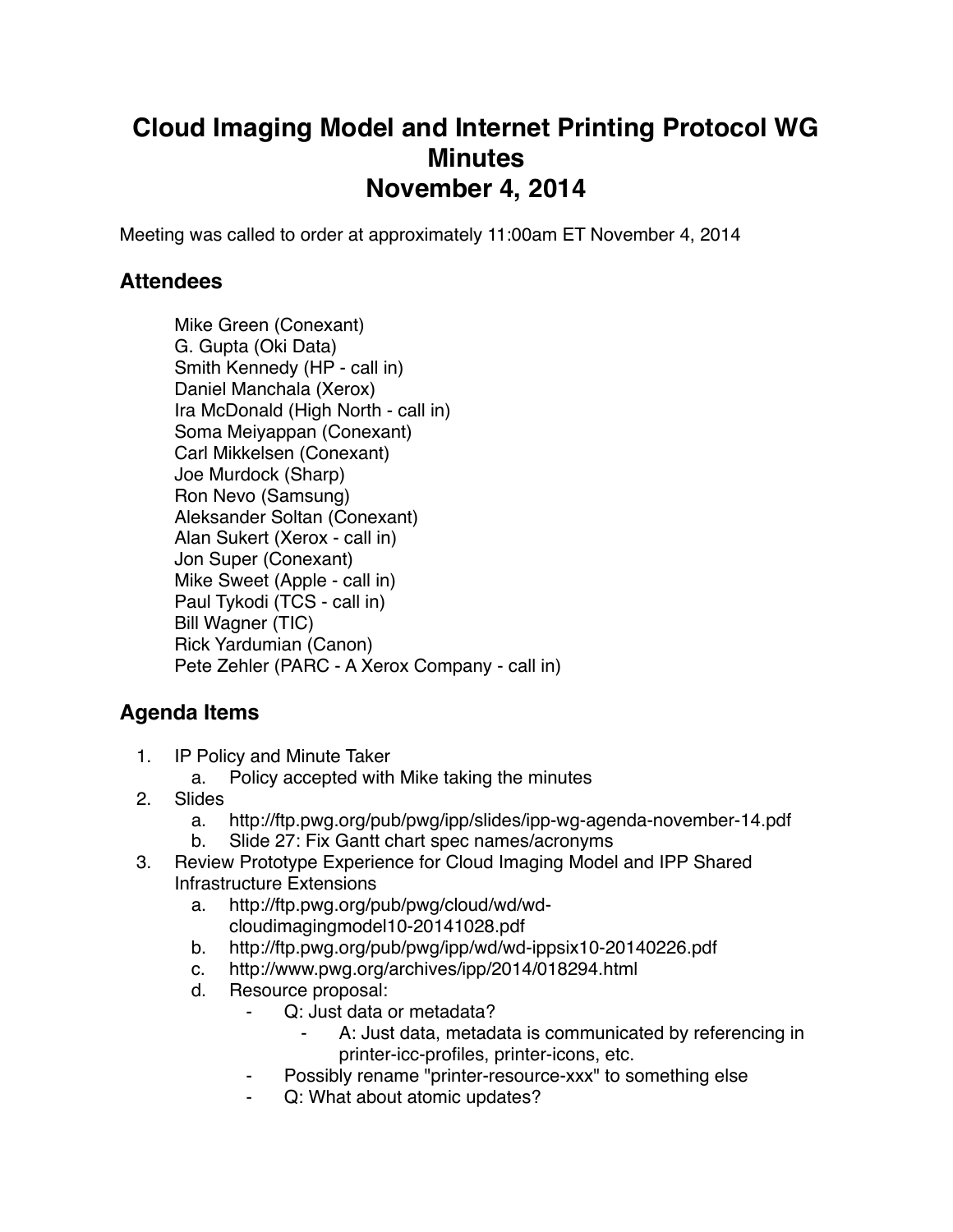- ⁃ A: Probably not needed, but say the Infrastructure Printer should not move uploaded resource into place until upload is complete
- Also use PUT headers to only update if the file does not exist or is older than the original being uploaded
- Q: What about cleanup?
	- A: Infrastructure Printer can provide per-output-device directory so the directory can be wiped when the output device is no longer registered
- Recommend using a per-output-device path to address all issues
- ⁃ "printer-resource-xxx" only reported to proxies
- e. Register-Ouptut-Device Prooposal
	- Probably for System Control, deferring to afternoon
- f. Deregister-Output-Device Proposal
	- Add to next draft for Infrastructure Printer
	- Include some diagram or something on the state model (service is stopped until an update is done on the server)
	- Deferring discussion of System Control Stuff to afternoon
- g. Mike to post Stable draft before the 17th, in hopes of starting a WG Last Call immediately after
- h. Bill to update Cloud Model to include ServiceResourceDirectory/etc. elements for resource files
	- Possible tie-in to system-wide resource service?
	- ⁃ Icons are the same for all services of a device
	- ⁃ Profiles would be service-specific
	- ⁃ Localization catalogs could be either service or system specific
	- ⁃ Resources can be uploaded to any job service and the system control service
- 4. Review IPP Scan Service
	- a. http://ftp.pwg.org/pub/pwg/ipp/wd/wd-ippfinishings20-20141024-rev.pdf
	- b. Title page: PWG Approved
	- c. 2.3: Pull Scan definition: fix typo (CScan Client should be Scan Client)
	- d. Ira to send list of other typos offline
	- e. 4.1.1: "multiple units of physical media" instead of "stack of documents", "unit of physical media" instead of "sheet from a stack", etc.
	- f. 4.1.2: [[ISO32000]] should be [ISO32000]
		- ⁃ Check throughout
	- g. 6.1: operational -> operation
		- Check throughout
	- h. 6.1: operator and administrator are capitalized terms
		- Check throughout
	- i. 6.1.1: document-data-wait
		- Check throughout for other wait-for-document-data references
	- j. 6.1.2: Client MAY disconnect, Service MAY do so
	- k. 8.1.6: Scan Documents (capitalized)
	- l. 8.4.2: and MUST support the ...
	- m. PWG Registrations: Copy boilerplate "this is how we convert IANA to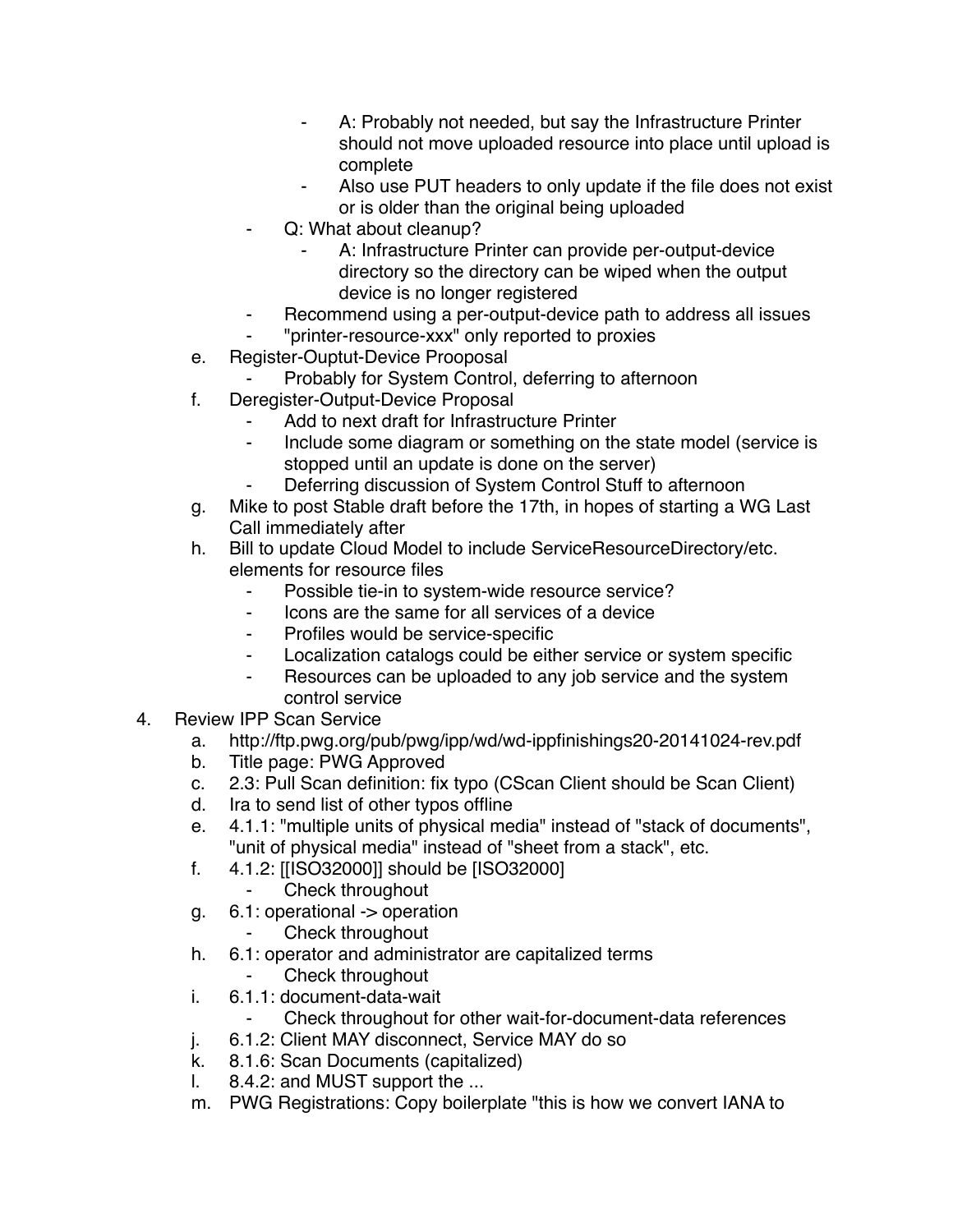PWG registrations" boilerplate text

- n. Review Scan Service and Spooling Service definition
- o. References:
	- ⁃ Change T81 to ITU-T81, double check all references (and for [[foo]])
	- Check link for W3CJFIF
- p. Mike to prepare final copy, send to Ira and Pete for final verification before publishing
- 5. Review IPP Finishings 2.0
	- a. http://ftp.pwg.org/pub/pwg/ipp/wd/wd-ippscan10-20141030.pdf
	- b. IM1: RESOLVED, consensus is to not add Aqueous and Protective
	- c. MS10: RESOLVED, consensus is to change edge-stitch-xxx definition to "two or more staples"
	- d. SK3: RESOLVED, consensus is to add an informative reference to the Wikipedia article, make it clear that it may be useful but is non-normative
	- e. WW3: RESOLVED, consensus is to drop 'after-documents' and rename 'after-copies' to 'after-sets'
	- f. WW5: RESOLVED, consensus is to use updated wording for all
	- g. 3.2.x: copy -> Set
	- h. 3.4: item 3, change to "not parallel to a Finishing Reference Edge"
	- i. 3.5: item 6 add "and the PWG."
	- j. 4
		- 433: finishing processes are ...
		- ⁃ 436: lowercase "finishing"
		- ⁃ Line 444: "provided", not "provides"
		- ⁃ Line 447: "finishing processes", not "finishing operations"
		- ⁃ Global: "finishing operations" -> "finishing processes"
	- k. 5.1: broken reference to section 4
	- l. 5.1.4: Trim output after each Set for trim-after-copies
	- m. 5.2: Broken reference to section 4
	- n. Global: Job Creation (not job creation)
	- o. 5.2.13.4: 'after-sets' instead of 'after-copies', 'after-sheets' instead of 'afterpages'
	- p. 6.x: type1 keywords for some xxx-supported
	- q. Global: "sub-unit" and "subunit" should be "Subunit"
	- r. PWG Registrations: Copy boilerplate "this is how we convert IANA to PWG registrations" boilerplate text
	- s. Mike to post new stable draft for review at/before November 17 concall, to go to formal Vote
- 6. Review IPP System Control Service
	- a. http://ftp.pwg.org/pub/pwg/ipp/wd/wd-ippsystem10-20141102-rev.pdf
	- b. Resource discussion:
		- ⁃ Q: Pull in SM Resource service (5108.03) and do an IPP Binding? ⁃ A: Yes
		- ⁃ Q: Merge Resource into System Control in SM 3.0? ⁃ A: Yes
		- Q: Do we need RetrieveResource?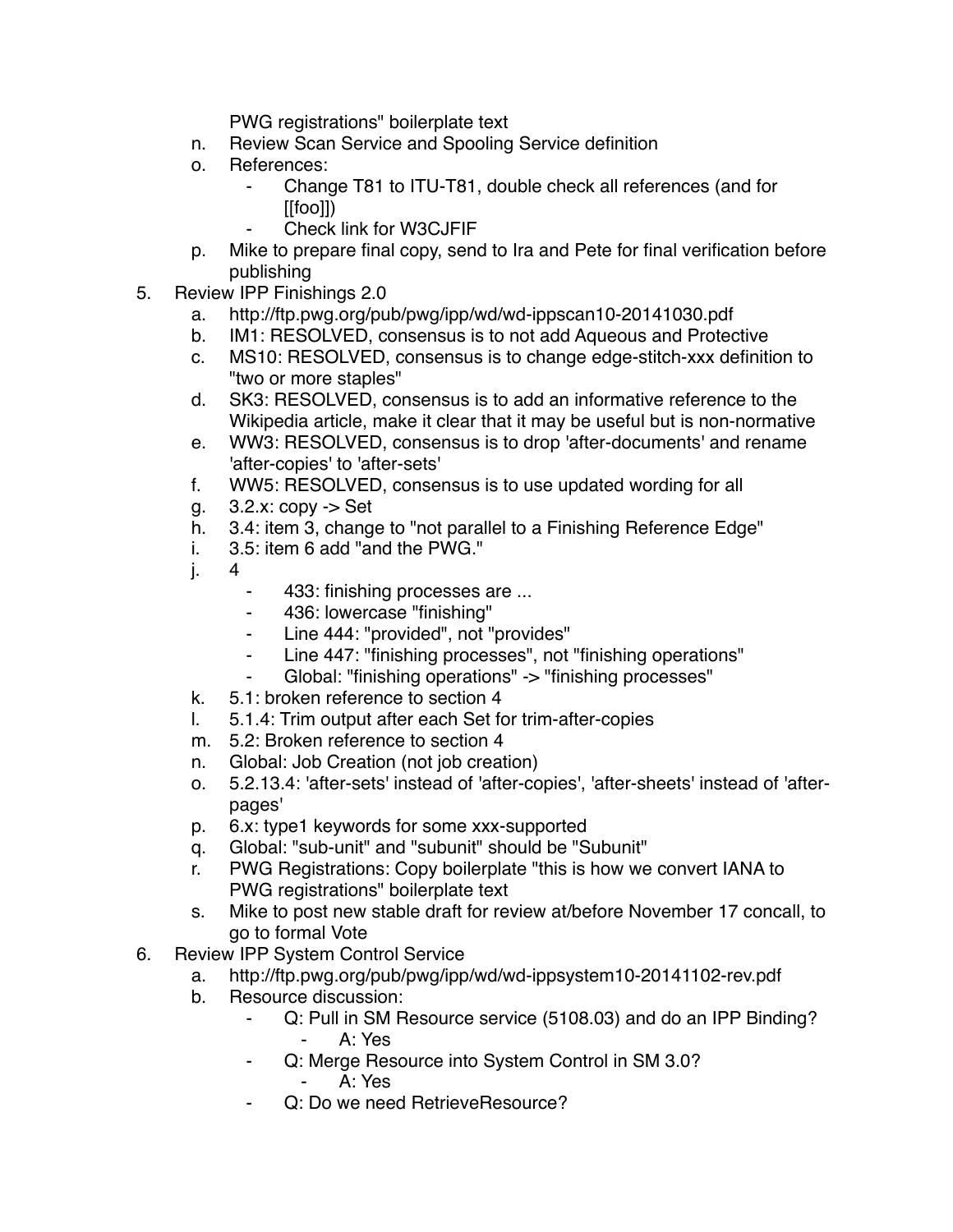- ⁃ A: No, just a URI to the file if it is supposed to be externally accessible
- New operation names:
	- DeleteResource -> CancelResource
	- ⁃ RetrieveResource -> gone
	- GetResourceServiceElements -> gone
	- GetResourceElements -> as-is
	- ⁃ ListResources -> as-is
	- ⁃ StoreResource -> CreateResource
	- ⁃ ReplaceResource -> gone
	- SetResourceElements -> as-is
	- ⁃ RenewResource -> is-as (admin/operator/owner)
	- All other admin operations  $\rightarrow$  gone
- **IPP INFRA attributes:** 
	- ⁃ printer-static-resource-xxx
		- ⁃ PUT requests do an implicit CreateResource,
			- mapping based on Content-Type/extension
		- All static resources
- c. Address access control:
	- ⁃ System Control Service can be accessed by regular users
	- ⁃ "Query" operations OK
	- ⁃ "Set" operations require authentication/privileges
- d. 1.1:
	- Think about adding system control service responds to Get-Printer-Attributes by returning URIs pointing to the actual Print service
	- ⁃ Other backwards-compatibility to support IP address printer setup, etc.
- e. 2.3:
	- ⁃ Spooling Service: An Imaging Service that stores all of a Job's document data so that it can be reprocessed as needed.
	- ⁃ Streaming Service: An Imaging Service that stores some of a Job's document data as it is processed, output, and/or delivered.
	- ⁃ Remove Resource Service
- $f = 3.1$ 
	- ⁃ Line 307: "Therefore, this ... specification defines:"
		- Add Resource service
- g. Stopped at the end of 3.5 (resume at section 4)

## **Next Steps / Open Actions**

- Next IPP conference call November 17 and December 8, 2014 at 3pm ET
- Next Cloud conference call December 1, 2014 at 3pm ET
- Review stable draft of IPP Infra on the 17th, in hopes of starting a WG Last Call immediately after
- Review stable draft of IPP Finishings 2.0 on the 17th to go to PWG Formal Vote
- Action: Mike to post updated registration process before November F2F